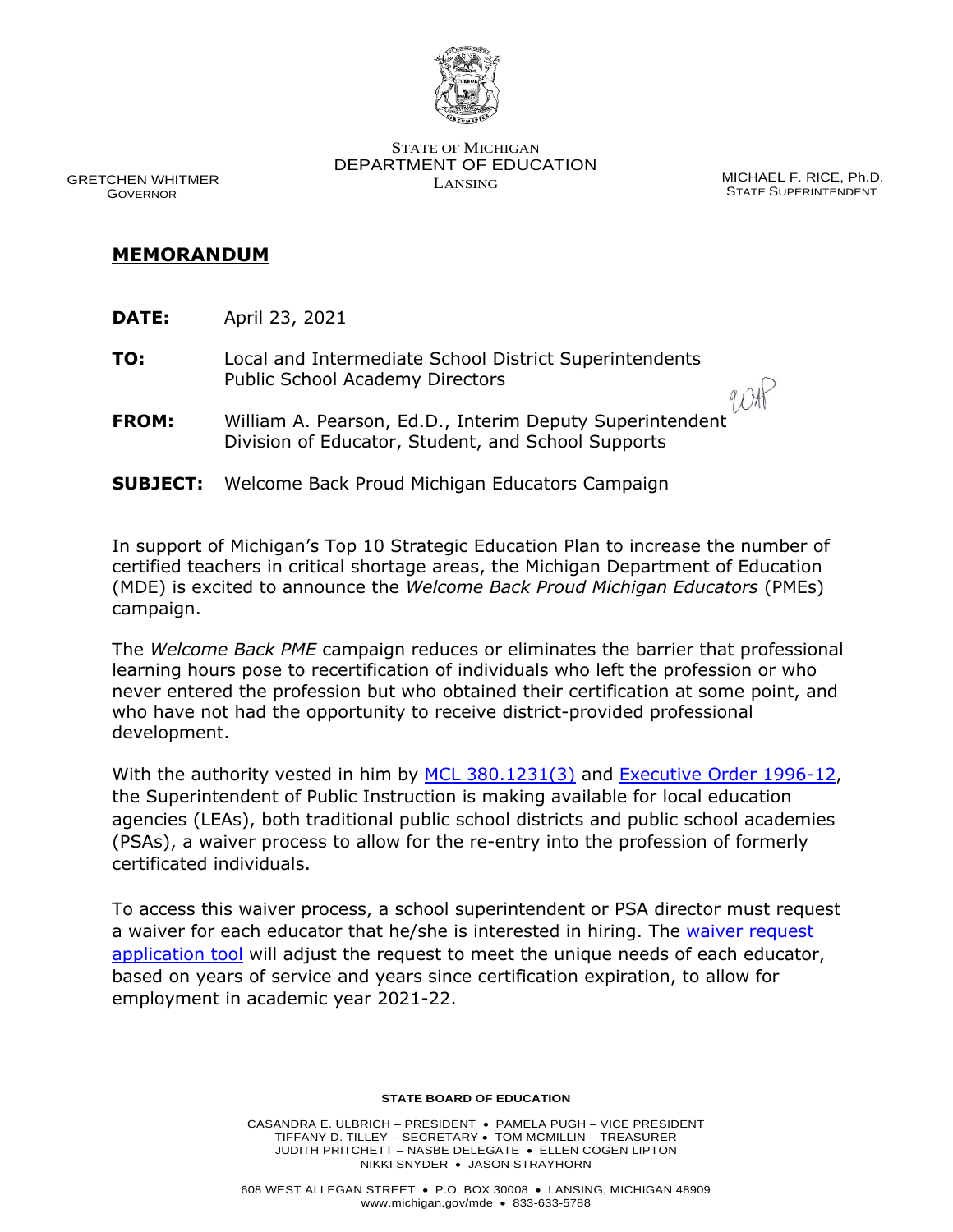Page 2 April 23, 2021

MDE will begin communicating today with formerly certified educators regarding this opportunity through email and social media. Districts interested in receiving contact information for educators that express interest in employment through the *Welcome Back PME* campaign should complete this [contact information request form.](https://mde.qualtrics.com/jfe/form/SV_bknKSYiXCXMeRJs) Districts are also encouraged to post the [campaign logo](https://www.michigan.gov/images/mde/Welcome_Back_Proud_MI_Educator_logo_722094_7.jpg) on their employment webpage as a participation indicator to applicants.

Attachments A and B below explain *Welcome Back PME* educator eligibility requirements in greater detail.

### **Alternative Professional Learning Opportunity**

Educators without employment may participate in the campaign by accessing member benefits offered through the Michigan Education Association (MEA) Teacher Re-Entry Program, including quality [professional learning opportunities](https://mea.org/professional-development/) designed for teachers wishing to transition back into the workforce. An educator enrolling in the program can receive up to 150 hours for recertification for \$100 per year until an individual has been hired into full-time employment and is eligible for a full regular union membership.

"The professional learning program has been carefully developed to meet the needs of educators returning to the workforce, including social emotional learning, instruction with using technology, and classroom management. We are excited to be partnering with MDE to support certified educators with expired credentials across the state," said Paula Herbart, MEA president.

For more information, visit the [Welcome Back Proud Michigan Educators campaign](https://www.michigan.gov/mde/0,4615,7-140-5683_14795_83462-556448--,00.html)  [website.](https://www.michigan.gov/mde/0,4615,7-140-5683_14795_83462-556448--,00.html) Questions about the waiver process should be directed to [MDE-EducatorHelp@Michigan.gov](mailto:MDE-EducatorHelp@Michigan.gov) or 517-241-5000.

cc: Michigan Education Alliance Confederation of Michigan Tribal Education Directors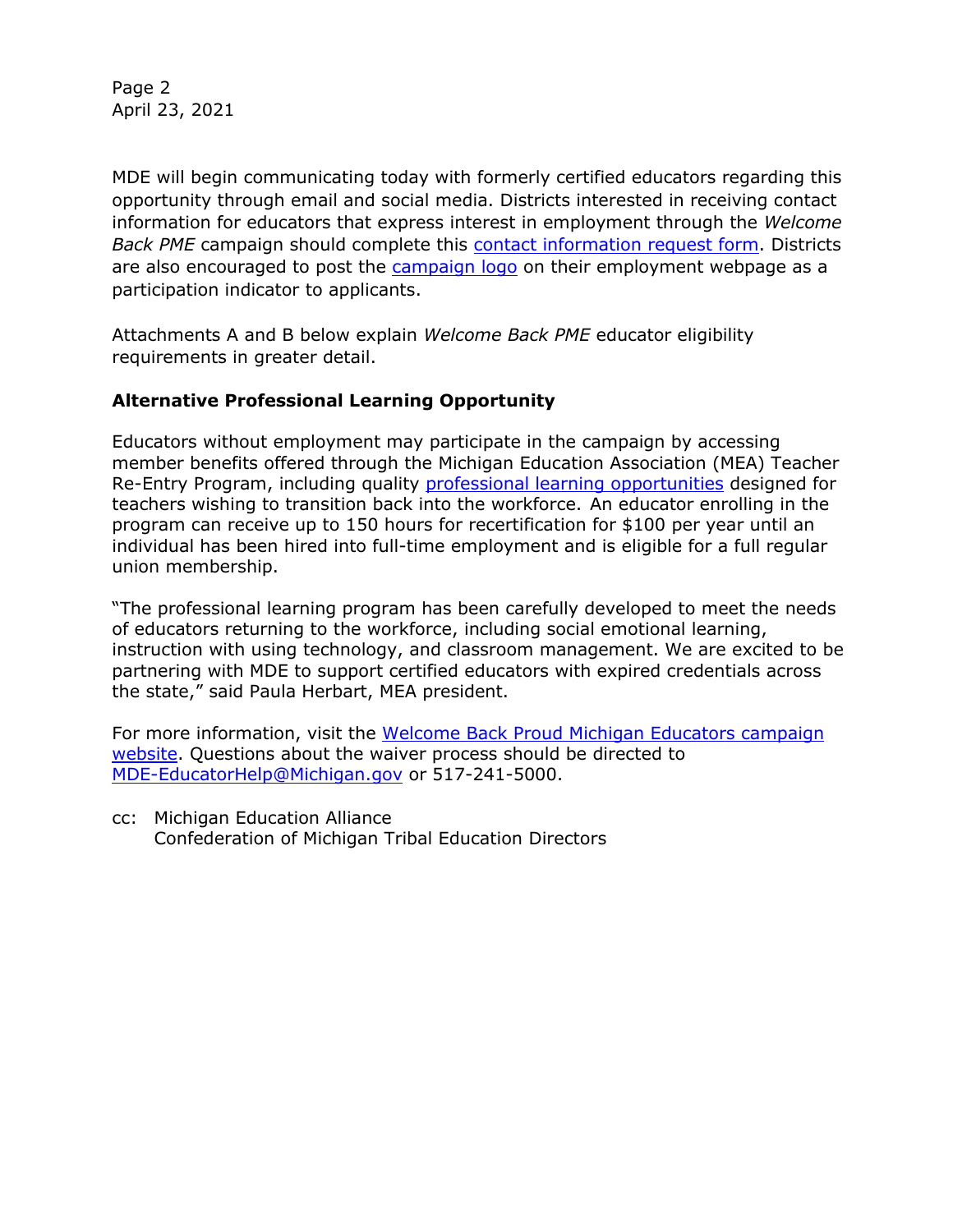# **Welcome Back Proud Michigan Educator Eligibility**

All educators will be required to fulfill the legal professional practices requirements, including fingerprinting and background checks as a precursor to recertification and employment. School counselor professional learning hours, required under Michigan Compiled Law (MCL)  $380.1233(6)$ , cannot be waived.

# **Educator Eligibility**

Local education agencies (LEAs), both traditional public school districts and public school academies (PSAs) may apply to waive all professional learning required for recertification for all educators with a certificate expiration date of June 30, 2019 or June 30, 2020. The LEA may also apply to waive all professional learning required for recertification for educators with an expiration date between June 30, 2012 and June 30, 2018 if the individual has more than five years of teaching experience.

For educators with a certificate expiration date of June 2011 or earlier or an educator with a certificate expiration date between June 30, 2012 and June 30, 2018 who also has *fewer than three years of teaching experience*, LEAs may employ the educator with the following conditions:

- The LEA employs the educator under a full year permit. The permit may be renewed for up to three years without enrollment in a preparation program until hours are earned for certificate renewal.
- The LEA provides full pay and benefits through the collective bargaining agreement or otherwise relevant contract and considers payment of the educator's renewal fees.
- The LEA provides mentoring and induction required by state law under MCL [380.1526.](http://www.legislature.mi.gov/(S(b0pzgug0rjx10u4nt0hezla4))/mileg.aspx?page=GetObject&objectname=mcl-380-1526)

For educators with a certificate expiration date between June 30, 2012 and June 30, 2018 *with three to five years of teaching experience*, LEAs may employ the educator with the following conditions:

- The LEA employs the educator under a full year permit. After one year, the LEA can choose to apply for a waiver for all additional professional learning if the educator receives an educator evaluation rating of at least "effective."
- The LEA provides full pay and benefits through the collective bargaining agreement or otherwise relevant contract and considers payment of the educator's renewal fees.
- Mentoring is strongly recommended for all individuals employed under a full year permit.

All options require a waiver. The [waiver request application tool](https://mde.qualtrics.com/jfe/form/SV_cu4MZpPmNm1KAT4) has been developed to support LEAs participating in the campaign. The LEA will provide information about the educator's certificate and experience through the application and the tool will determine the educator's eligibility for waiver options, submit the request to the Michigan Department of Education, and provide instructions for the next steps.

See Attachment B below for eligibility information in chart form.